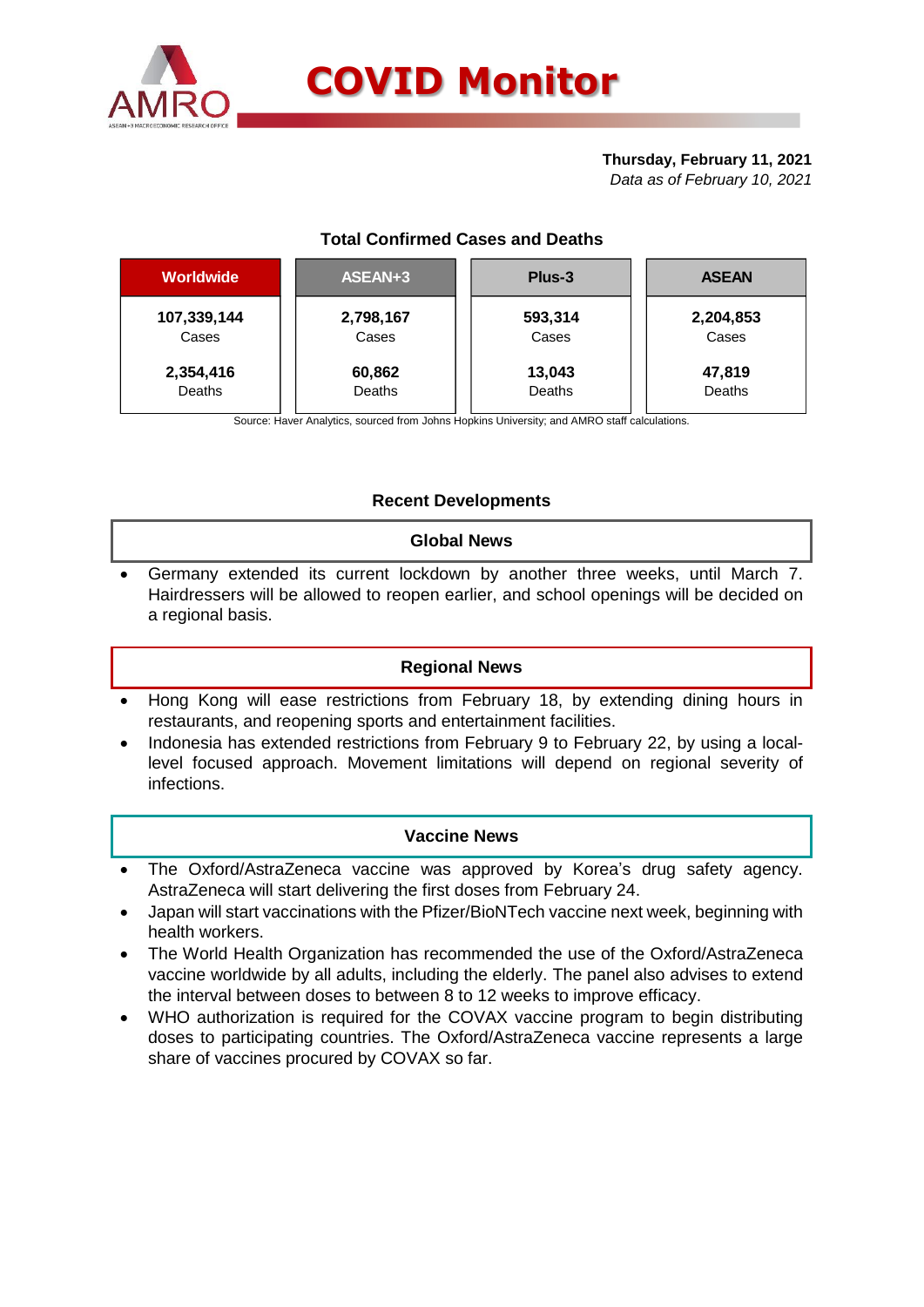| <b>Economy</b>       | <b>Total Cases</b><br>(000) | <b>Cases per 1M</b><br><b>Population</b> | New Cases <sup>1</sup> | New Cases<br>since $2020^2$ | <b>New Cases</b><br>per 1M Pop. <sup>1</sup> | <b>ANew</b><br>$\text{Case}$ <sup>1</sup> | Δ% New<br>$\overline{\text{Cases}}^1$ | <b>T</b> otal<br><b>Deaths</b> | <b>New</b><br>Deaths <sup>1</sup> | <b>Fatality</b><br>Rate (%) |
|----------------------|-----------------------------|------------------------------------------|------------------------|-----------------------------|----------------------------------------------|-------------------------------------------|---------------------------------------|--------------------------------|-----------------------------------|-----------------------------|
| Global               | 107,339                     |                                          | 421,039                |                             |                                              | $-82,629$                                 | 0.4                                   | 2,354,416                      | 12,043                            | 2.2                         |
| ASEAN+3              | 2,798                       |                                          | 18,315                 |                             |                                              | $-5,147$                                  | 0.7                                   | 60,862                         | 385                               | 2.2                         |
| Plus-3               | 593                         |                                          | 2,353                  |                             |                                              | $-1.050$                                  | 0.4                                   | 13.043                         | 101                               | 2.2                         |
| <b>ASEAN</b>         | 2,205                       |                                          | 15,962                 |                             |                                              | $-4,096$                                  | 0.7                                   | 47,819                         | 285                               | 2.2                         |
|                      |                             |                                          |                        |                             |                                              |                                           |                                       |                                |                                   |                             |
| China                | 90                          | 64                                       | 12                     |                             | $\mathbf{0}$                                 | $-34$                                     | 0.0                                   | 4.636                          | $\Omega$                          | 5.2                         |
| Hong Kong, China     | 11                          | 1,403                                    | 26                     |                             | 3                                            | $-10$                                     | 0.2                                   | 189                            | 1                                 | 1.8                         |
| Japan                | 410                         | 3,264                                    | 1,933                  |                             | 15                                           | $-983$                                    | 0.5                                   | 6.722                          | 93                                | 1.6                         |
| Korea                | 82                          | 1,584                                    | 382                    |                             | $\overline{7}$                               | $-23$                                     | 0.5                                   | 1,496                          | $\overline{7}$                    | 1.8                         |
|                      |                             |                                          |                        |                             |                                              |                                           |                                       |                                |                                   |                             |
| Indonesia            | 1,184                       | 4,386                                    | 10,269                 |                             | 38                                           | $-2,213$                                  | 0.9                                   | 32,167                         | 200                               | 2.7                         |
| Malaysia             | 252                         | 7,574                                    | 3,527                  |                             | 106                                          | $-1,158$                                  | 1.5                                   | 923                            | 16                                | 0.4                         |
| Philippines          | 542                         | 4,921                                    | 1,635                  |                             | 15                                           | $-38$                                     | 0.3                                   | 11,401                         | 66                                | 2.1                         |
| Singapore            | 60                          | 10,478                                   | 21                     |                             | $\overline{4}$                               | -9                                        | 0.0                                   | 29                             | $\Omega$                          | 0.0                         |
| Thailand             | 24                          | 354                                      | 408                    |                             | 6                                            | $-418$                                    | 1.8                                   | 80                             | $\Omega$                          | 0.3                         |
|                      |                             |                                          |                        |                             |                                              |                                           |                                       |                                |                                   |                             |
| Brunei Darussalam    | 0.18                        | 404                                      | 0                      |                             |                                              | 0                                         | 0.2                                   | 3                              | 0                                 | 1.6                         |
| Cambodia             | 0.48                        | 29                                       | $\overline{2}$         |                             | $\Omega$                                     | 1                                         | 0.3                                   | $\Omega$                       | 0                                 | 0.0                         |
| Lao PDR              | 0.05                        | 6                                        | $\Omega$               |                             | $\Omega$                                     | $\Omega$                                  | 0.0                                   | $\Omega$                       | $\Omega$                          | 0.0                         |
| Myanmar              | 141.49                      | 2,651                                    | 80                     |                             |                                              | $-224$                                    | 0.1                                   | 3,181                          | 3                                 | 2.2                         |
| Vietnam              | 2.09                        | 22                                       | 20                     |                             | $\Omega$                                     | $-36$                                     | 1.0                                   | 35                             | 0                                 | 1.7                         |
|                      |                             |                                          |                        |                             |                                              |                                           |                                       |                                |                                   |                             |
| Australia            | 29                          | 1,112                                    | 6                      | $\Lambda$                   | $\overline{0}$                               | $\Omega$                                  | 0.0                                   | 909                            | $\Omega$                          | 3.1                         |
| Brazil               | 9,659                       | 45,697                                   | 45,678                 |                             | 216                                          | $-3,257$                                  | 0.5                                   | 234,850                        | 1,041                             | 2.4                         |
| France               | 3,371                       | 51,861                                   | 18,835                 |                             | 290                                          | $-1,434$                                  | 0.6                                   | 80.045                         | 406                               | 2.4                         |
| Germany              | 2,311                       | 27,855                                   | 8,399                  |                             | 101                                          | $-2,005$                                  | 0.4                                   | 63,672                         | 557                               | 2.8                         |
| India                | 10,871                      | 7,938                                    | 11,587                 |                             | 8                                            | $-1,126$                                  | 0.1                                   | 155,360                        | 94                                | 1.4                         |
| United Kingdom       | 3,997                       | 59,428                                   | 17,858                 |                             | 266                                          | $-4,538$                                  | 0.5                                   | 115,068                        | 819                               | 2.9                         |
| <b>United States</b> | 27,179                      | 82,098                                   | 104,127                |                             | 315                                          | $-32,188$                                 | 1.2                                   | 469.369                        | 2,957                             | 1.7                         |

## **ASEAN+3 and Selected Economies: Confirmed COVID-19 Cases and Deaths**

Source: Haver Analytics, sourced from Johns Hopkins University; AMRO staff calculations.

1/ Values show the 7-day average.

2/ Since January 31, 2020.

#### **Vaccine Tracker**

#### **ASEAN+3 and Selected Economies: Total Vaccines Administered**



Source: Haver Analytics, sourced from Our World in Data; and AMRO staff calculations.

Note: Single vaccination doses only. This does not measure the number of people vaccinated, as two doses are usually required with available vaccines. Data is reported at irregular intervals; numbers show latest available.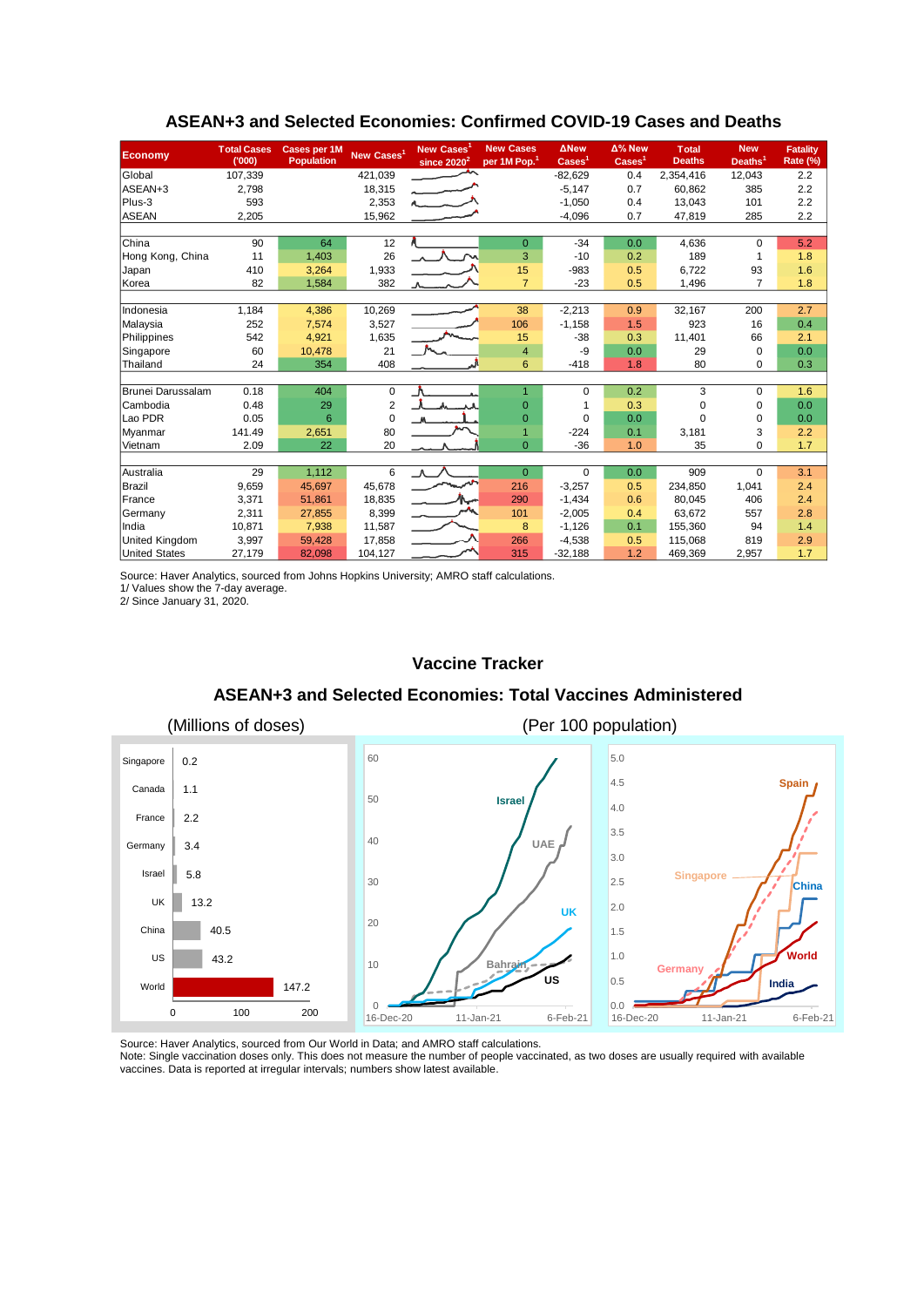

#### **World: Confirmed Cases by Region**

Source: Haver Analytics, sourced from Johns Hopkins University; and AMRO staff calculations.



Source: Haver Analytics, sourced from Johns Hopkins University; and AMRO staff calculations.